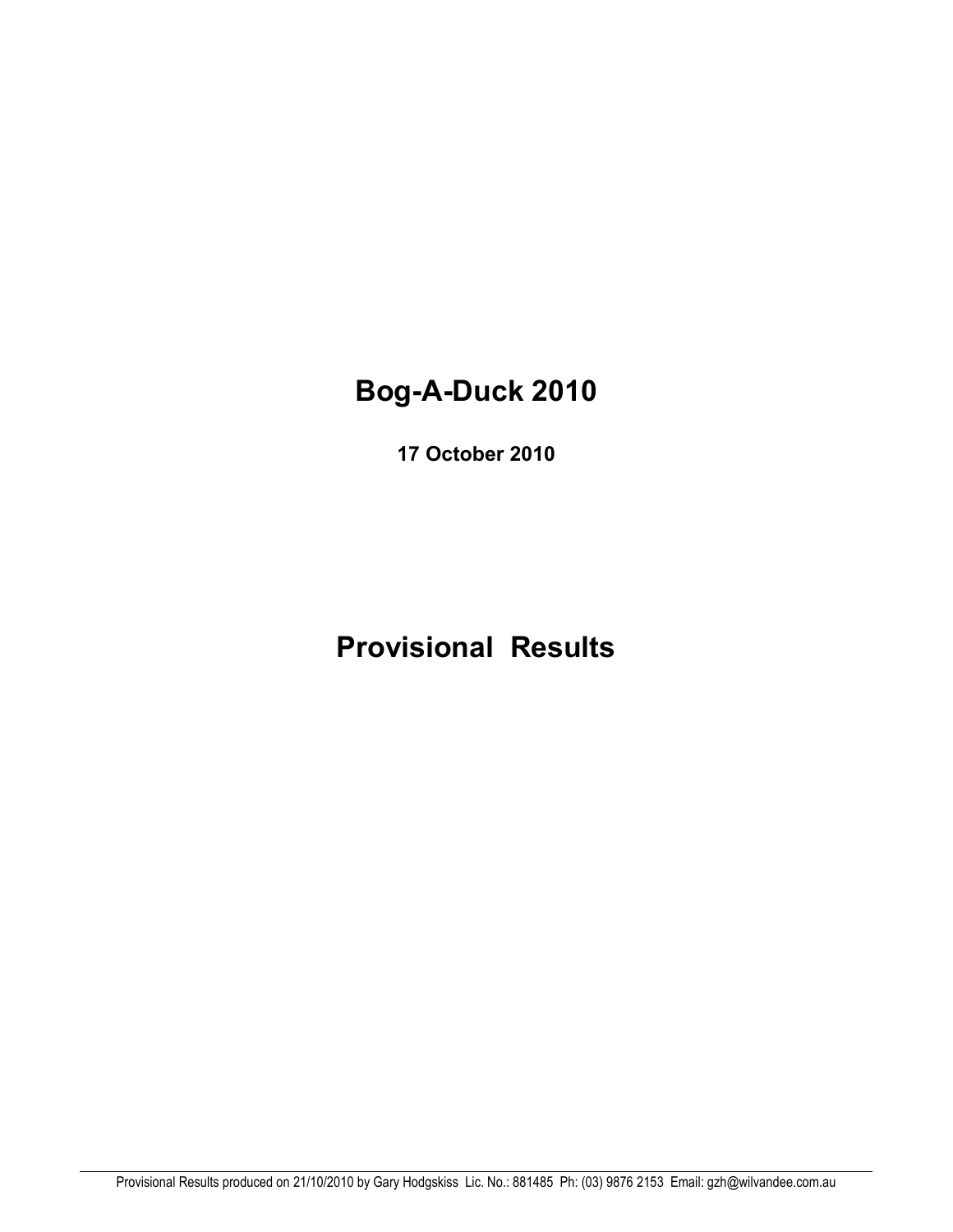\* Did not report to Major Control

|     | No. Crew                         | Club      | ( ìr | Car                | Class          | <b>POINTS</b> | O/R | <b>GR</b> | – CL           |  |  |  |
|-----|----------------------------------|-----------|------|--------------------|----------------|---------------|-----|-----------|----------------|--|--|--|
| 51. | Tim Roberts/Graham McGrath       | FFCC/CCC  | C/C  | Subaru WRX RA      | I A            | 34:52         |     |           |                |  |  |  |
|     | 52 Peter Evans/Simon Evans       | PAC/PAC   | C/E  | Subaru Impreza WRX | IA             | 35:45         |     |           | $\overline{2}$ |  |  |  |
|     | 54 Richard Carter/Warren Medwell | HRA/SDCC  | F/E  | Nissan Stanza PA10 | L <sub>2</sub> | 38:24         |     |           |                |  |  |  |
|     | 55 Wayne Hubbert/Dean Hubbert    | NCCA/NCCA | F/F  | Ford Laser         | S              | 45:57         | 4   |           |                |  |  |  |
|     | 1 Major Control missed           |           |      |                    |                |               |     |           |                |  |  |  |
|     | 53 Kylie Evans/Rebecca Smart     | PAC/NDSC  | D/F  | Subaru Impreza WRX | IA             | 63:01         |     |           |                |  |  |  |
|     |                                  |           |      |                    |                |               |     |           |                |  |  |  |

|                                                                                                                                           |                                           |                                   | <b>STAGE TIMES</b>                        |            |                                           |  |
|-------------------------------------------------------------------------------------------------------------------------------------------|-------------------------------------------|-----------------------------------|-------------------------------------------|------------|-------------------------------------------|--|
| No Crew                                                                                                                                   | SS1                                       | SS <sub>2</sub>                   | SS <sub>3</sub>                           | <b>PEN</b> | <b>TOTAL</b>                              |  |
| 51 T. Roberts / G. McGrath<br>52 P. Evans / S. Evans<br>53 K. Evans / R. Smart<br>54 R. Carter / W. Medwell<br>55 W. Hubbert / D. Hubbert | 14:54<br>15:09<br>40:47<br>17:03<br>20:26 | 1:54<br>1:55<br>∗<br>2:05<br>2:34 | 18:04<br>18:41<br>19:09<br>19:16<br>22:57 | 3:05       | 34:52<br>35:45<br>63:01<br>38:24<br>45:57 |  |

# **PENALTIES**

| No. | Crew                | Offence                 | Penalty  | Total |  |
|-----|---------------------|-------------------------|----------|-------|--|
|     | K. Evans / R. Smart | 18 minutes late at TC 2 | l:30     |       |  |
|     |                     | 19 minutes late at TC 3 | $\pm 35$ | 3:05  |  |

# **OUTRIGHT PROGRESSIVE PLACINGS**

| No Crew                    | SS1 | SS2 | SS <sub>3</sub> |  |
|----------------------------|-----|-----|-----------------|--|
| 51 T. Roberts / G. McGrath |     |     |                 |  |
| 52 P. Evans / S. Evans     |     |     |                 |  |
| 53 K. Evans / R. Smart     |     |     |                 |  |
| 54 R. Carter / W. Medwell  |     |     |                 |  |
| 55 W. Hubbert / D. Hubbert |     |     |                 |  |

# **CLASS PROGRESSIVE PLACINGS**

| No Crew                    | Car                | SS <sub>1</sub> |                |                                                                     |
|----------------------------|--------------------|-----------------|----------------|---------------------------------------------------------------------|
| S: Up to 2000cc            |                    |                 |                |                                                                     |
| 55 W. Hubbert / D. Hubbert | Ford Laser         |                 |                |                                                                     |
| L2: Over 2000cc 2WD        |                    |                 |                |                                                                     |
| 54 R. Carter / W. Medwell  | Nissan Stanza PA10 |                 |                |                                                                     |
| L4: Over 2000cc 4WD        |                    |                 |                |                                                                     |
| 51 T. Roberts / G. McGrath | Subaru WRX RA      |                 |                |                                                                     |
| 52 P. Evans / S. Evans     | Subaru Impreza WRX |                 | $\overline{2}$ | $\overline{2}$                                                      |
| 53 K. Evans / R. Smart     | Subaru Impreza WRX |                 |                |                                                                     |
|                            |                    |                 |                | SS <sub>2</sub> SS <sub>3</sub><br>$\sim$ 1 $\sim$ 1<br>$1 \t1 \t1$ |